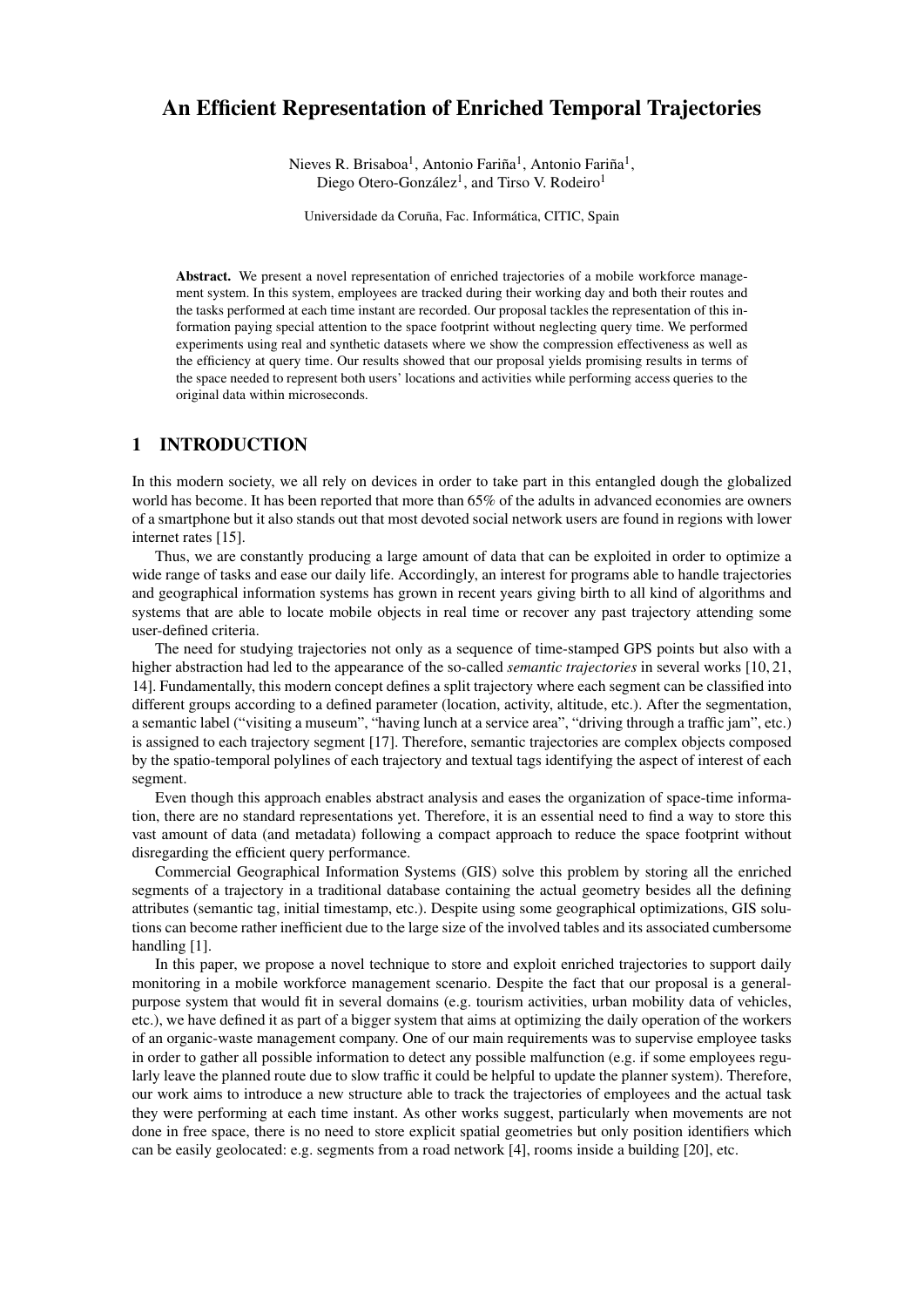Using this approach, the baseline for our structure are two correlated sequences that represent the location, and the activity done at each time instant by each user; i.e. one is an ordered list of the road segments traversed, and the other one is the sequence of activities performed at each segment (working at a client place, slow transit on planned route, taking a break, etc.). Thus, our proposal introduces a unique structure that represents temporal, spatial, and semantic knowledge and supports solving queries such as *"indicate which tasks were performed by driver X, and which route did this driver follow to accomplish them yesterday from 14:30 to 16:00"* Also, our system may solve simpler queries involving a combination of the associated dimensions; e.g. *"where was driver K last Tuesday at 09:20?"* or *"what trajectory did driver T follow this morning?"*

# 2 BACKGROUND

The problem of storing semantic trajectories efficiently has been of interest for more than one decade. This idea was already tackled in [18] where a simplified trajectory representation was presented. In that proposal, they only stored the relevant points of the path through the network along with inferred timestamps instead of the original trajectory points.

More recently, a framework that divided trajectories into two separate representations considering their spatial and temporal components was introduced [19]. They also proposed a two-stage error-free spatial compression algorithm and an error-bounded temporal compression algorithm.

A compressed representation for semantic trajectories was presented in [7], where they used clustering to create regions of interest attending to those neighboring points that share the same semantic values, and then proposed a hierarchical multi-resolution network that enables compressing the semantic trajectories as a sequence of semantic regions of interest.

Meanwhile, the raise of repetitive datasets has led to the increasing development of compression techniques targeting the exploitation of such repetitiveness as a way to reduce their size. Despite the importance of reducing space, usually this it not the only concern as compressing data (to reduce their space needs) is rather useless if a decompression step is required before querying, as this would slow down any further exploitation of such data. This spatio-temporal trade-off is one of the main targets of a recent research field focused on the development of *compact data structures*.

Compact data structures [12] are a family of general-purpose data structures that merge a compressed data representation with efficient query support. The main advantage of these structures relies on achieving competitive query times while using almost as little space as in its purely compressed representation.

Compact data structures have enhanced all kind of solutions, from document data mining [6] to bioinformatics [5]. In the scope of this work, there are some previous works tackling trajectory representations through compact data structures. Among them, an efficient representation for trajectories in free space was proposed in [3]. Using a system based on snapshots that store the positions of the objects at some (regular) given time instants and additionally keeps their relative movements between two consecutive snapshots, they are able to solve a range of spatio-temporal queries based on the movement of objects in a grid. A multidimensional representation for handling event sequences has also been proposed in the area of semantic trajectories [2]. That work presents a data reorganization strategy that aims at grouping/ordering the information of interest attending one (or several) of its semantic tags, and leads to an efficient representation to solve aggregation queries.

$$
\text{rank}_{1}(B,3) = 2 \qquad \text{select}_{1}(B,8) = 16
$$
  
\n
$$
B = \begin{array}{ccccccc}\n0 & 1 & 1 & 0 & 0 & 0 & 0 & 1 & 1 & 1 & 0 & 1 & 0 & 0 & 1 & 1 & 0 & 0 & 0 & 1 \\
0 & 1 & 2 & 3 & 4 & 5 & 6 & 7 & 8 & 9 & 10 & 11 & 12 & 13 & 14 & 15 & 16 & 17 & 18 & 19 & 18 & 19\n\end{array}
$$

Fig. 1. A bitvector *B* and its two operations: *rank* and *select*.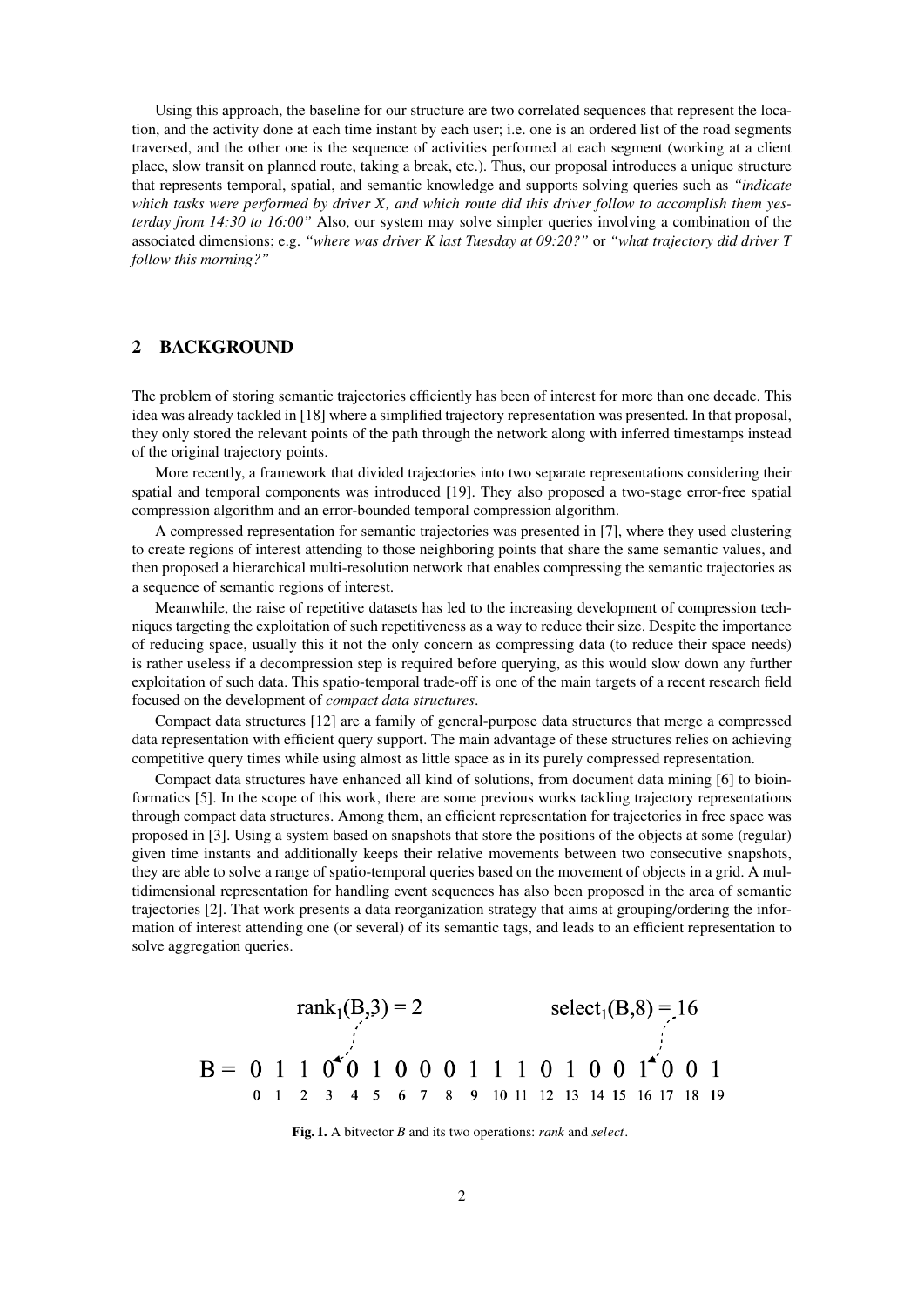One common basic component of these structures are bitvectors (or bit sequences). A bitvector  $B[1,n]$  is a sequence of zeros and ones of length *n*, where the following two basic operations (also depicted in Figure 1) are expected to be supported:

- $-$  *rank*<sub>1</sub>( $B$ ,*i*) returns the number of bits set to 1 in  $B[1..i]$ . Alternatively,  $rank_0(B,i) = i rank_1(B,i)$ . Note  ${\rm that} \ B[i] = rank_1(B,i) - rank_1(B,i-1).$
- $-$  *select*<sub>1</sub>(*B*,*i*) returns the position in 1..*n* where the *i*-th 1 occurs. Therefore, it holds  $rank_1(B, select_1(B, i)) =$ *i*.

Similarly, operations  $rank_0(B, i)$  and  $select_0(B, i)$  can be defined to respectively count the number of *zeros* up to a given position, or locating the position in *B* of the *i*-th *zero*.

Compressed bitvector representations exist [16, 13, 12]. However, in this work we have used plain bitvectors with *select* and *rank* support, achieving both operations a time complexity of *O*(1) by using just  $o(n)$  additional bits of space [11]. Besides, we have used a special operation known as *selectNext*<sub>1</sub> to speed up consecutive *select*<sub>1</sub> queries [12]. Basically, if  $B[i]$  contains a *one*,  $j = selectNext(B, i)$  returns the position  $j(i > i)$  of the next *one* in *B*.

Despite the good computation properties bitvectors offer, compact data structures rely on some compression methods to effectively store the non-binary information. One of the most popular compression algorithms used in the context of repetitive datasets is Re-Pair [9]. This algorithm exploits pair repetition on a sequence relying on a dictionary of rules. Basically, each pair of symbols occurring at least twice is substituted by a new symbol, hence shortening that sequence. In addition, a rule relating both the pair and the new symbol is created to allow further decompression. Re-Pair algorithm proceeds as follows:

- The most frequent pair *xy* in a given sequence *T* is located.
- $-$  A new rule *X*  $\rightarrow$  *xy* is created and stored in a dictionary of rules *D*.
- Each occurrence of the original pair is replaced in *T* by *X*.
- The previous three steps are repeated recursively until there are no repeated pairs in *T*.

As an example to illustrate the behaviour of Re-Pair, let us consider the sequence  $T = \langle onabon \rangle$ and  $D = \emptyset$ , we can see that the most common pair of symbols in *T* is *na*. Thus, the algorithm generates a new rule  $R_1 : A \rightarrow na$ , which is added to the dictionary *D*, and replaces all the occurrences of *na* in *T* by *A*. The resulting sequence now becomes  $T' = \langle oAboAA \rangle$ , and  $D = \{R_1 : A \rightarrow na\}$ . This process is repeated recursively until the text contains no more repeated pairs. In our example, the next generated rule is  $R_2: B \to oA$ , transforming the text into  $T'' = \langle BbBA \rangle$ , and  $D = \{R_1: A \to na; R_2: B \to oA\}$ . The algorithm ends due to the lack of repeated pairs.

### 3 OUR PROPOSAL

As stated before, the main idea of this work arises as part of a real mobile workforce management system in the scope of a organic-waste handling company where not only the trajectories of their employees are of interest but also the activity performed by them at each spatio-temporal point. Since the range of possible daily tasks performed by waste management truck drivers is very restricted, we were able to reduce the list to only 8 activities: being at headquarters, visiting a customer place, taking a break, normal/slow driving on un/planned route, and inactive. Thus, our problem can also be seen as the search for an efficient representation able to associate each segment traversed by a worker during his daily trajectory with one of those tasks.

|  |                                                                                                                                                                                                                |  |  |  | <i>ં છું જ જ જ જ છું જ જ જ જ જ જ જ જ જ જ જ</i> |  |  |  |  |
|--|----------------------------------------------------------------------------------------------------------------------------------------------------------------------------------------------------------------|--|--|--|------------------------------------------------|--|--|--|--|
|  | R: $\boxed{A}$ $\boxed{A}$ $\boxed{A}$ $\boxed{A}$ $\boxed{A}$ $\boxed{A}$ $\boxed{C}$ $\boxed{C}$ $\boxed{C}$ $\boxed{C}$ $\boxed{C}$ $\boxed{C}$ $\boxed{C}$ $\boxed{C}$ $\boxed{C}$ $\boxed{C}$ $\boxed{D}$ |  |  |  |                                                |  |  |  |  |
|  | A: $\left  X \right  X \left  X \right  X \left  Y \right  Y \left  Y \right  Z \left  Z \right  Y \left  Y \right  Y \left  Y \right  Y \left  Z \right  Z \left  Z \right $                                  |  |  |  |                                                |  |  |  |  |
|  | 1 2 3 4 5 6 7 8 9 10                                                                                                                                                                                           |  |  |  |                                                |  |  |  |  |

Fig. 2. Original representation of both correlated sequences: road segments traversed (*R*) and activities performed (*A*).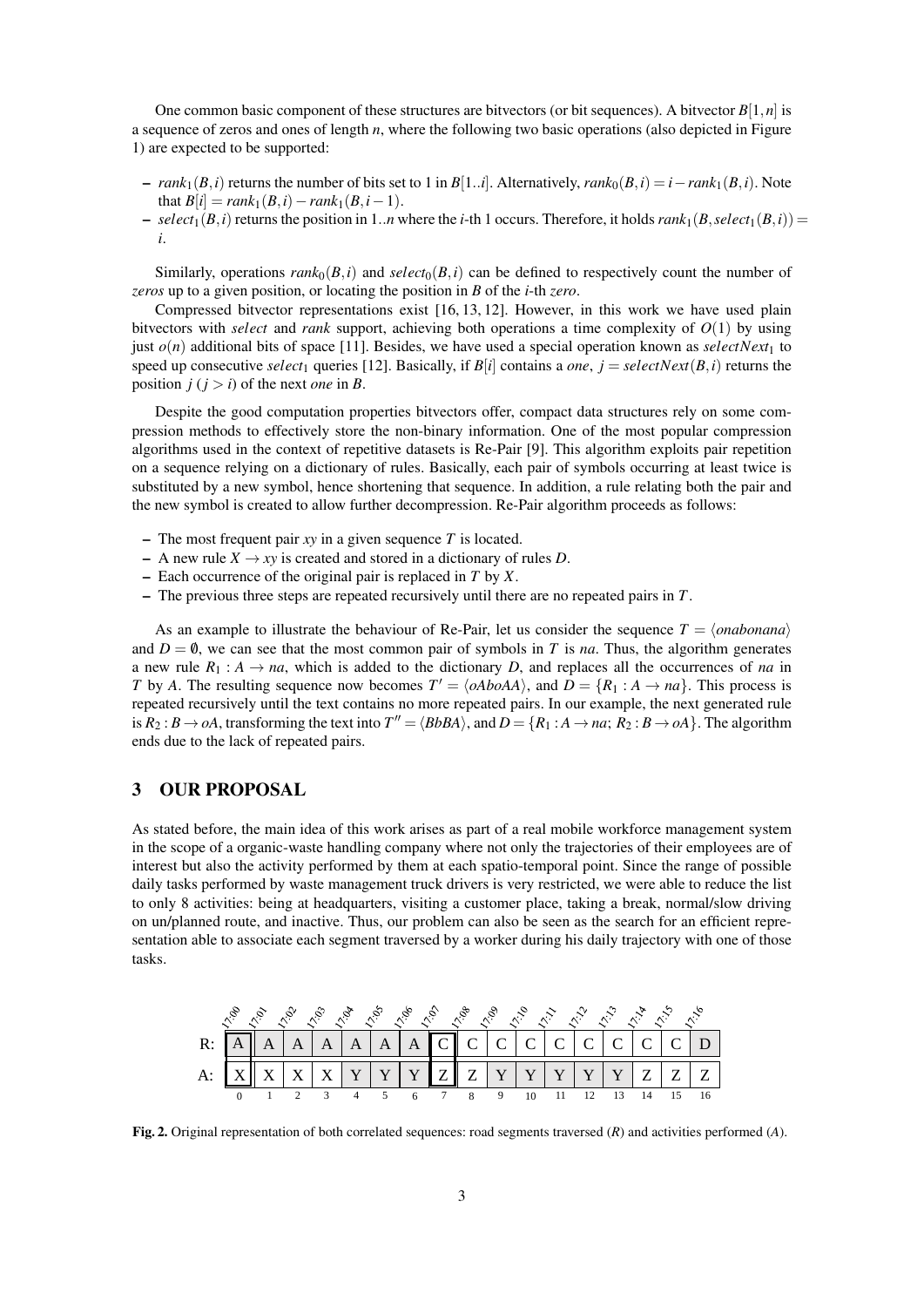A straightforward (*naive*) approach of our proposal would be to handle two aligned vectors containing the value of each dimension during a discretized time period, as depicted in Figure 2. Therefore, we would have a vector *R* saving the identifiers of the road segments traversed by an employee and a second vector *A* containing the activities performed by the worker. As the company tracks both values at every minute thanks to the driver's mobile phone, each element in both sequences represents a time interval of 60 seconds.

This naive solution contains a high degree of redundancy that can be exploited for the sake of compression. Given that each symbol in the previous sequences is represented with an integer identifier, it is a priority to reduce the number of repeated symbols of a sequence. This can be achieved with what we call a *header vector*, that is, a vector which avoids consecutive repeated symbols as *R<sup>H</sup>* in Figure 3. Using only this header vector it would be possible to retrieve the route followed by a worker on the actual chronologically ordered sequence of activities an employee has completed in a day. However, recall that the naive representation keeps the ordered sequence of events and, through consecutive repetitions, how much time was spent in each location/activity. This information would not be kept by storing just *R<sup>H</sup>* (or *A<sup>H</sup>* for activities) as indicated in Figure 3. In order to retain this feature the header vector needs to be complemented with a bitvector *B* representing each time interval as in the naive solution. Thus, as depicted in Figure 3,  $R_H$ contains the actual information of each event change while  $B$  just ticks every time interval  $j$  and whether it corresponds to a new event of the header vector  $(B[j])$  set to 1) or it is just a repetition of the last one  $(B[j])$  set to 0). Note that to recover  $R[8] = C$  from Figure 2, we have to count how many *ones* are there up to position 8 in *B*, i.e. we compute  $rank_1(B,8) = 2$ , and then access the second position of  $R_H$ ; i.e  $R_H[2-1] = C$ .



Fig. 3. Example illustrating how we can decrease the space needs of *R*, by using  $R_H$  and a bitvector *B*.

It is important to note that we work with two correlated sequences *R* and *A* in our particular context, so we need to store information about both sequences. Keeping in mind the idea of reducing space, instead of using two header vectors and two bitvectors, we can store two header vectors *R<sup>H</sup>* and *A<sup>H</sup>* and only one smaller structure to determine symbol repetitions. The main problem we have to deal with by following this approach, is that we have to be able to quickly identify changes in each sequence and, particularly, changes that occur simultaneously (in both sequences at the same time). To tackle that, we use a bitvector identifying a transition (in activities, trajectories or both) and, at least, another bitvector to discriminate which sequence has changed. In order to achieve this purpose, we introduce three different bitvector-based solutions:

- 3 bitvectors (3B): This approach uses three bitvectors to detect changes in both sequences. The first bitvector (*C*) identifies change events in any vector. The second bitvector (*D*) discriminates between single changes in vector  $R$  (with greater change probability). Last bitvector  $(D_2)$  differentiates between single changes in sequence *A* and double changes (in both *R* and *A*) at the same time instant.
- $\sim$  **Occurrence pointers (OP):** This solution shares the same bitvector C to identify changing time instants in both vectors *R* and *A*, and uses *D* to discern which sequence has changed. The events of double changes at the same instant are handled with a new array *P* that keeps pointers to the original positions (within *C*) where they occurred.
- Avoid duplicity (AD): A simpler lossy method to tackle the concurrent changes problem would be to force them into different time instants. Thus, each double change event would be represented in *C* as two consecutive changes, assigning in *D* vector a one to each. It is important to notice that this approach may imply some inaccuracies that would translate into loss of detailed information due to the lack of a third level. In a context where this could become a usual issue, the fix could consists in using a finer granularity, i.e. to survey activities and locations every second instead of every minute so that double changes would become very unlikely.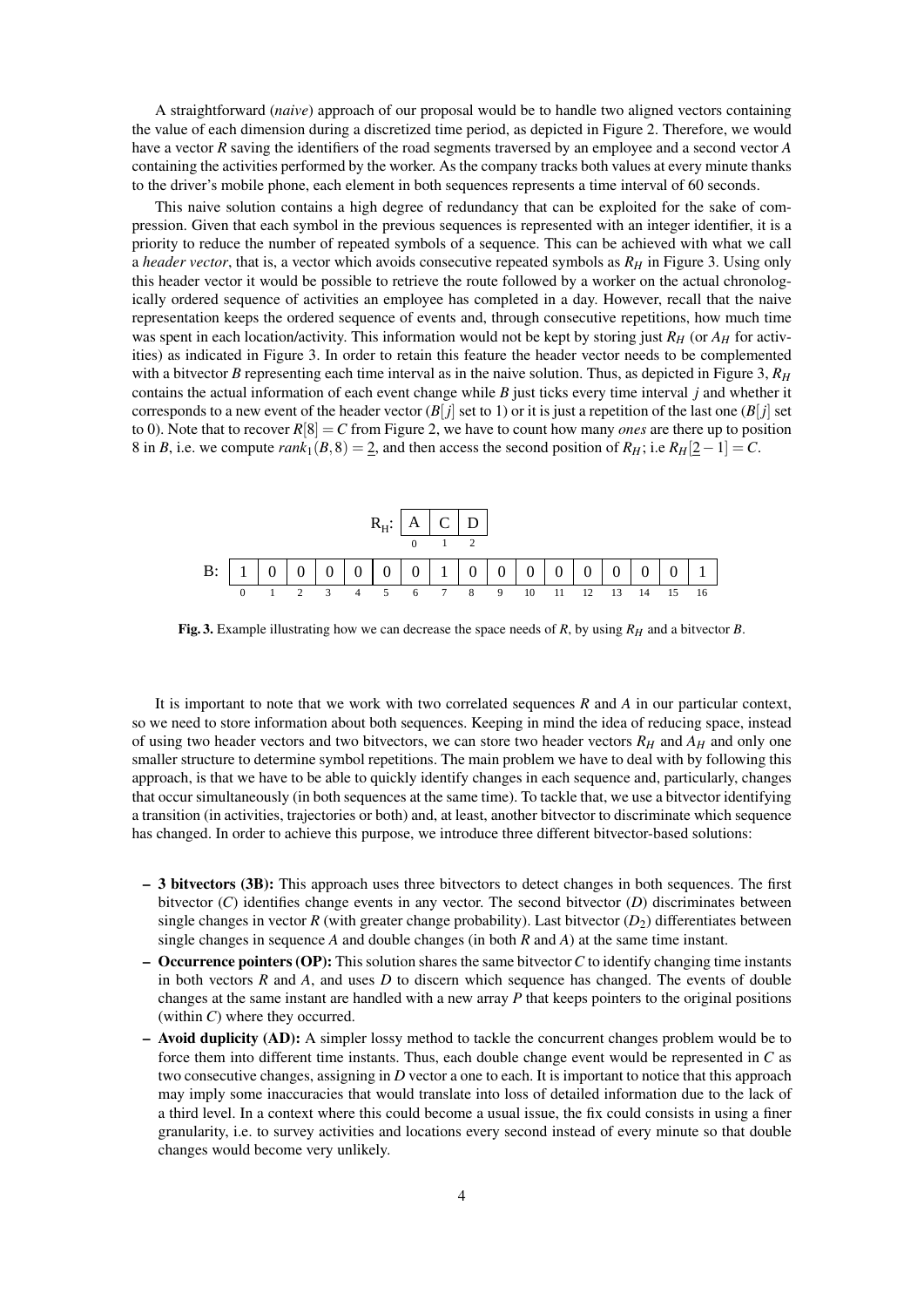

Fig. 4. Our proposal uses two common arrays ( $R_H$  and  $A_H$ ) to store three dimensional information (including time), one bitvector *C* to encode changes on them and one of the three types of auxiliary structures to manage two-dimensional changes in *C*.

#### 3.1 Handling drivers' work shifts

The above proposals permits us to handle the activities and locations of any given employee. However, our aim is to represent a complete dataset with the information corresponding to all the existing drivers along a large period of time of *K* working days. Therefore, our bitvectors *C*, *D*, *D*<sub>2</sub>, and vector *P* could contain information corresponding to different drivers during up to *K* distinct days, and we have to be able to distinguish which part of those structures belongs to each driver and day.

We use a little auxiliary structure in order to check the working days when each employee worked, as not all drivers work every day. In particular, we use a chronologically ordered bitvector *dxc* containing *K* bits for the first driver, other *K* bits for the second driver, and so on, where a 1 indicates that an employee worked a given day, and 0 means the opposite.

In practice, our auxiliary bitvector acts as an array of pointers to the initial position of a workday of a given driver in vectors *R*, *A* and, *C*. In *dxc*, each driver has the same amount of workable days *K*, and each of those days is divided into a constant amount of discretized time intervals *it*. Therefore, it can be easily checked if a given driver worked on a given day by computing  $w = dx$ [ $(driver * K) + day - 1$ ]. If the employee worked that day ( $w = 1$ ), the offset in *R* (and also in *A* and *C*) for this driver on that day can be obtained by accessing from position  $l = it * rank_1(dxc, (driver * K) + day - 1)$  to position  $r = l + it - 1$ . We define an operation  $[l, r] \leftarrow$  getRange(*dxc*, *driver*, *day*) accordingly.

As an example, let us consider Figure 5, where we store information for  $K = 5$  days and, for each day, we handle  $it = 4$  time intervals. We can check if driver 1 worked on day 2 as  $w = dxc[(1 * 5) + 2 - 1] =$  $dxc[6] = 1$ . Once we have confirmed that the driver worked on that day, we can jump directly to the range defined by position  $l = 4 * rank_1(dx, 6) = 12$  in *R* (also for *A* or *C*), and  $r = 12 + 4 - 1 = 15$ . This range can be obtained directly as  $[12,15] \leftarrow$  getRange $(dxc,1,2)$ , as defined above.

### 3.2 Reducing space usage

In the particular context of a mobile workforce management system, there will always be intrinsic global repetitiveness not considered in the previous section. Previously, we have defined some techniques to exploit symbol repetitions during a given workday of a single employee, i.e. we take advantage of long periods where a worker performed the same activity or traversed the same road/highway. However, if we analyze the behaviour of several employees globally, we may find again a high degree of repetitiveness between them. For example, examining the trajectories of every worker, it seems quite likely that they always start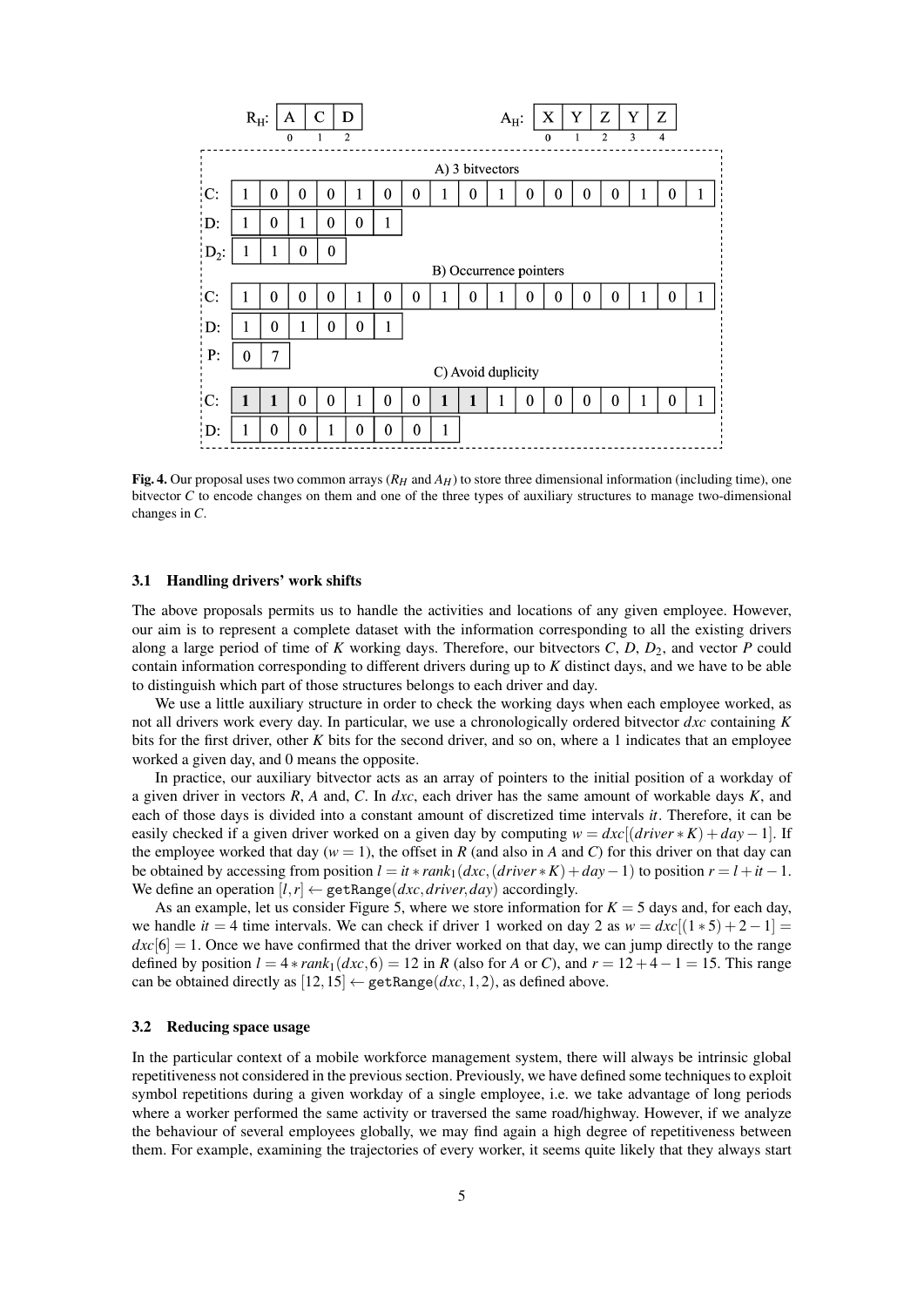

Fig. 5. Bitvector *dxc* identifies the days on which drivers have worked and enables easy acces to the corresponding offsets in *road segments vector* (*R*), *activity vector* (*A*) and *changes vector* (*C*).

the route at headquarters and then traverse the same streets/roads (or at least a reduced set of them). The same applies to activities, it is expected that workers perform the same activity sequence, e.g. a driver leaves the planned route due to a traffic jam.

As detailed in Section 2, Re-Pair is a compression technique that exploits global repetitions. Expected that, by applying Re-Pair over our header vectors  $R_H$  and  $A_H$ , we could be able to reduce their memory footprint even further, yet probably in exchange for a slower access time. Note that if we have *R<sup>H</sup>* and *A<sup>H</sup>* compressed with Re-Pair, each time we wanted to access any of their elements, we would have to decompress them from the Re-Pair compressed sequence.

# 4 QUERIES

We have selected four representative queries to show how our structure (considering its three variants 3B, OP, and AD) works. On the one hand, we offer access capabilities for routes and activities (*RouteAtTime* and *ActivityAtTime*); i.e. recovering the corresponding location/activity of a particular driver at a given time instant. On the other hand, we provide temporal window queries for both dimensions (*RoutesAtTimeRange* and *ActivitiesAtTimeRange*).

– RouteAtTime (RT): This query recovers the road segment identifier where a driver was in a specific instant; i.e. it permits us to obtain the location of any worker at a given time instant.

It takes three input parameters: driver, day, and time instant. Thanks to the already explained calculations on the bitvector  $dx$  (see getRange operation in Section 3.1) we can obtain the positions  $[1,r]$ within bitvector *C* that correspond to the information regarding the given day of a particular driver. Recall that range of positions is obtained as  $[l, r] \leftarrow$  getRange(*dxc*, *driver*, *day*).

Then, using the parameter *time instant* we can get the position  $I = l + time$  *instant* of the queried time instant within the day. The number (S) of *ones* in bitvector *C* until the position *I* (computed as  $S = rank_1(C,I)$ ) represents the total number of time instants when there were changes (routes and activities) until the time instant of interest. That is, changes within *R*[0,*I*] or *A*[0,*I*].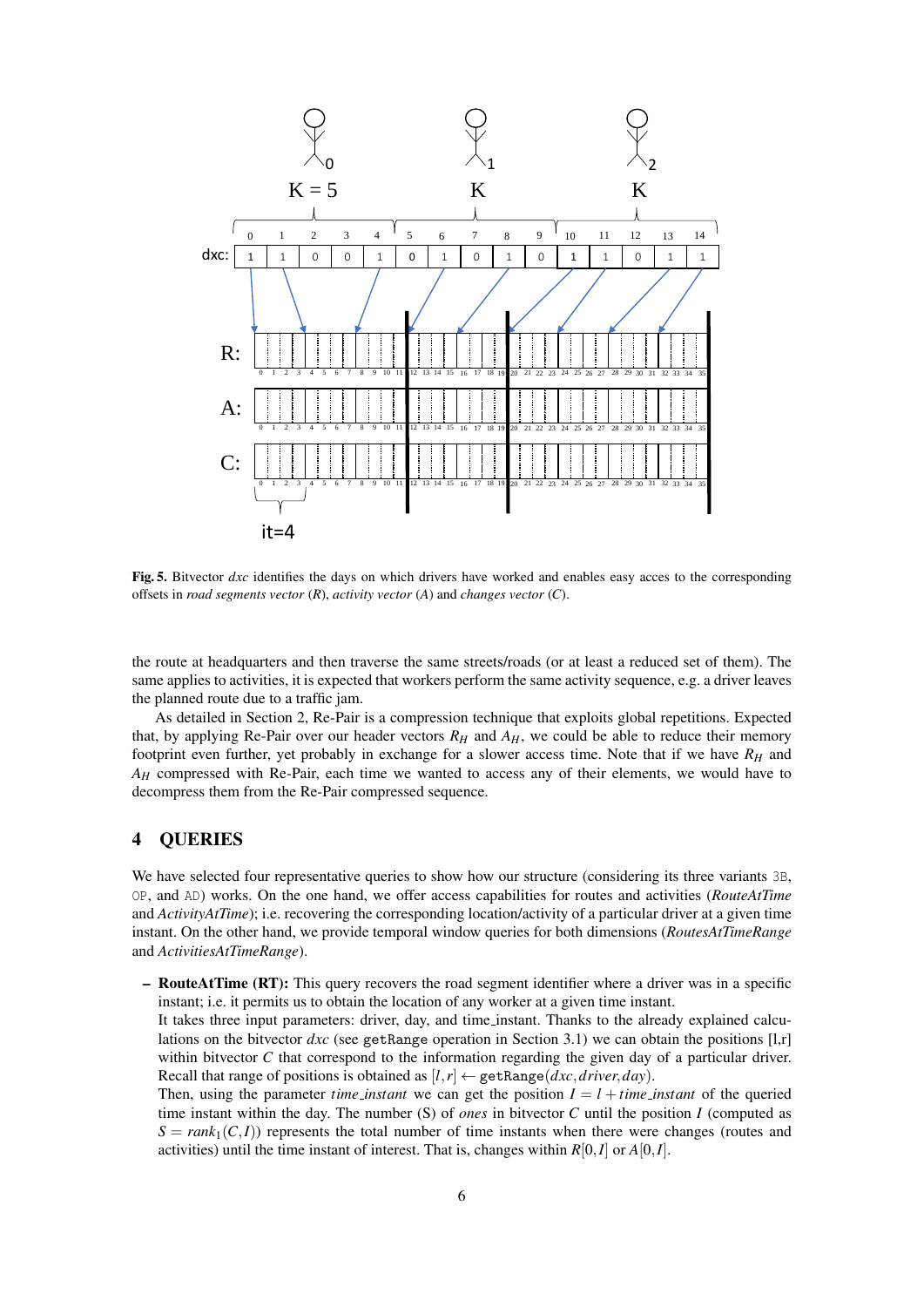As explained before, bitvector *D* allows to discriminate routes information. Thus, we can easily obtain the total amount of road segment changes until the queried instant as  $J = rank_1(D, S)$ . Therefore,  $J - 1$ represents the position on  $R$ <sup> $H$ </sup> where the road segment identifier is stored.

– RoutesAtTimeRange (RTR): This query reconstructs the trajectory of a driver for a specific interval of time. With this query we are able to obtain the driver's route in a given working day. It takes three input parameters: driver, day, and an interval time  $[X..Y]$ .

We can use the previous query to find the first road segment identifier of the queried interval [*X*..*Y*] by just computing *RouteAtTime*(*driver*,*day*,*X*). During that process, recall we obtain the corresponding position *I* within *C*, and  $S = rank_1(C, I)$  within *D* corresponding to the last road change that occurred either before or at time instant *X*. However, in order to retrieve the full trajectory of a driver during the given interval, we need to traverse the *ones* within *D* from *S* on using *selectNext*1(*D*,*S*); i.e. jumping to the following road segment changes marked on *D*. Note that this process must end once we have gone further than the corresponding position  $E = I + (Y - X)$  associated to *Y* in *C*.

Therefore, we start with the same *I* and  $S = rank_1(C, I)$  values obtained by a call to *RouteAtTime*(*driver, day, X*), and also output the (initial) road segment identifier within  $R<sub>H</sub>[rank<sub>1</sub>(D,S) - 1]$  *n* times, where  $n =$  $selectNext_1(D,S) - S - 1$ . Then, while it holds that  $I \leq E$ , we set  $n = selectNext_1(D,S) - S - 1$ ;  $S = selectNext_1(D, S)$  (hence looking for the next road segment change in *D*); we output the road segment identifier in  $R_H[rank_1(D,S) - 1]$  *n* times; and finally compute  $I = select_1(C,S)$  to map the position *S* from *D* into *C*, which allows us to know if the process must either end  $(I > E)$  or handle the next road-segment change otherwise.

– ActivityAtTime (AT): This query allows us to return the activity being performed by a driver at a specific instant. It takes three input parameters: driver, day, and time instant.

This query is rather similar to *RouteAtTime* but instead of just using bitvectors *C* and *D*, this time it will be necessary to reach the deepest bitvectors. Recall that Section 3 already introduced our three strategies to deal with double changes (road segment and activity changing at the same instant).

We can get the position in *D* as we did in the previous queries (recall how *S* and *I* were initialized for *RouteAtTime* operation). However, *D* does not discriminate between activity identifiers and double changes, and here is where our alternatives differ:

- *3 Bitvectors (3B):* Uses a third bitvector  $D_2$  to be able to compute if the *i*-th *one* in *D* corresponds only to a road segment change  $(D_2[i] = 0)$  or to a double change  $(D_2[i] = 1)$ . It is important to note that, for this query, this alternative needs to consider single activity changes (*zeros* in *D*) and double changes (*ones* in  $D_2$ ) up to position *S* (where *S* was the position in *C* associated to the time instant of interest). Therefore, the amount of double changes can be computed as  $DC =$ *rank*<sub>1</sub>(*D*<sub>2</sub>,*rank*<sub>1</sub>(*D*,*S*)), while single activity changes can be counted as  $AC = S - rank_1(D, S)$ . Finally, *DC*+*AC* gives us the total amount of activity changes until the queried time instant. Thus, we obtain the activity being performed by the given driver at the indicated time instant by accessing the value  $A_H[DC+AC-1]$ .
- *Occurrence pointers (OP):*

In this solution we use a list of pointers *P* pointing at the position of *ones* in *C* which correspond to a double change.

To obtain the total number of simultaneous changes *DC* up to the position *I* from *C*, we count all the values of *P* that are below *I* (using a binary search over *P* that takes  $O(\log |P|)$  time, to locate the last index *p* such that  $P[p] \leq I$ ). The single activity changes can be obtained as  $AC = rank_0(D, S)$ . Concluding again that the driver was performing activity  $A_H[DC + AC - 1]$ .

• *Avoid duplicity (AD):* This solutions unfolds simultaneous changes in two consecutive single changes, significantly simplifying the operations. Hence, the total amount of activity changes until the queried time instant can be obtained by simply computing  $AC = rank_0(D, S)$  and the searched activity is  $A_H[AC - 1]$ .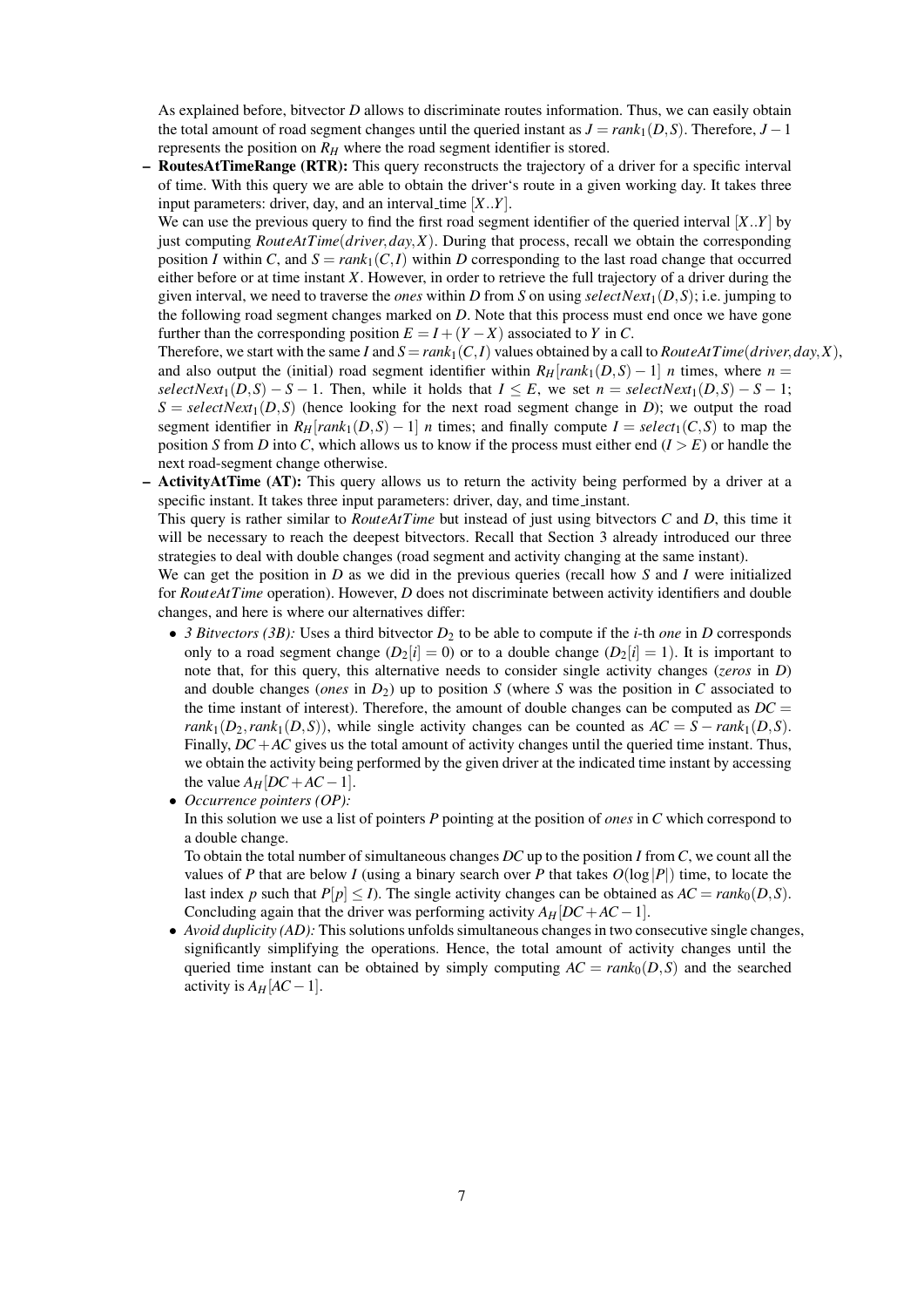– ActivitiesAtTimeRange (ATR): This query allows us to return the sequence of activities of a given driver during a particular time interval. It also takes three input parameters: driver, day, and an interval\_time  $[X..Y]$ .

This query is rather similar to *RoutesAtTimeRange*, yet returning a list of activities instead of road segments. Therefore, as is the case with *ActivityAtTime*, it will be necessary to traverse the deepest bitvectors.

Again, we can calculate the initial position *S* in *D* discriminating the activities from the double changes as it has been explained before for operation *ActivityAtTime*. Then, each alternative representation will retrieve the list of activities in a different way:

- *3 Bitvectors (3B):* As usual, the first activity identifier to return can be computed with *ActivityInTime*(*driver*,*day*,*X*), along with *I* and *S* positions that are obtained as in the previous explanations. Again, this alternative needs to check single activity changes (*zeros* in *D*) and double changes (*ones* in *D*2). Therefore, the position of the next single activity change after *S*, may be calculated as  $AC = selectNext_0(D, S)$ , while the next double change would be at position  $DC = select_1(D, selectNext_1(D_2, rank_1(D_3)))$ . Thus, the first activity of interest was performed during the interval  $C[I, select_1(C, min(DC, AC))$  − 1]; i.e. it must be output  $n = select_1(C, min(DC, AC)) - I - 1$  times. Then, the next activity in  $A_H$ starts, so we update  $I = select_1(C, min(DC, AC))$ , compute the new *AC* and *DC* positions to obtain again the smallest value, and the process would be repeated until we have gone further than the corresponding position  $E = I + (Y - X)$  associated to *Y* in *C* (as in *RoutesAtTimeRange*).
- *Occurrence pointers (OP):* To get the value of the first activity change in the time interval [X..Y] we use the query *ActivityInTime*(*driver*,*day*,*X*). Then, *AC* can be computed as in the previous alternatives (using *selectNext*<sub>0</sub> in *D*) while *DC* would be the amount of all the pointers  $P[i]$  that fall within the queried interval  $[rank_1(C,I),rank_1(C,E)].$
- *Avoid duplicity (AD):* Due to the simplicity of this alternative, the calculations are practically the same as *RoutesAtTimeRange* but this time operating over activity changes (*zeros*); hence, traversing *D* at positions *S*,  $S' = selectNext_0(D, S)$ , and so on.

### 5 EXPERIMENTAL EVALUATION

This section describes the two datasets (one for route identifiers and another one for activity identifiers) that have been used to test our structure in terms of compression effectiveness and performance at query time. We analyze the results obtained, comparing the three variants of our proposal. Finally, Section 5.2 includes our experiments to show the results obtained when Re-Pair is applied on the header vectors  $R_H$  and  $A_H$ .

### 5.1 Datasets

We can distinguish two types of datasets used along this work: one real dataset that consists of the positions of the employees of our collaborating company during their workday, and two synthetic activity datasets to test different scenarios.

The first one was obtained from the GPS data stored by the mobile phones of the truck drivers during their routine gathering waste and, essentially, it is a chronologically ordered list of road segment identifiers that are recorded at discretized time intervals of 60 seconds. The resulting number of entries in *R* was 14,439,424 and the number of different road segments handled was 101,623.

The second type of datasets are synthetic datasets that we generated due to the lack of real activity data. Using the 8 activities described in Section 3, we designed these synthetic datasets resembling normal employees behavior as much as possible. To ensure the realism of this data, we developed a complex system where each road segment is assigned a subset of possible activities based on its geolocation (e.g. the activity "being at headquartes" cannot be possible outside the company facilities). Since we were generating the activities associated to each driver along each road segment present in *R*, the number of entries in *A* was also 14,439,424.

With the aim of testing a wide range of scenarios we created two activity datasets attending to different degrees of variability. Note that the behaviour of our proposal may differ depending on the amount of activity changes (both, compression ratios and access times). We created two activity datasets: one with a low rate of variability (there is a change in the value of the activity every 100 instants of time) and another dataset with a higher variability (there is a change in the value of the activity every 10 instants of time).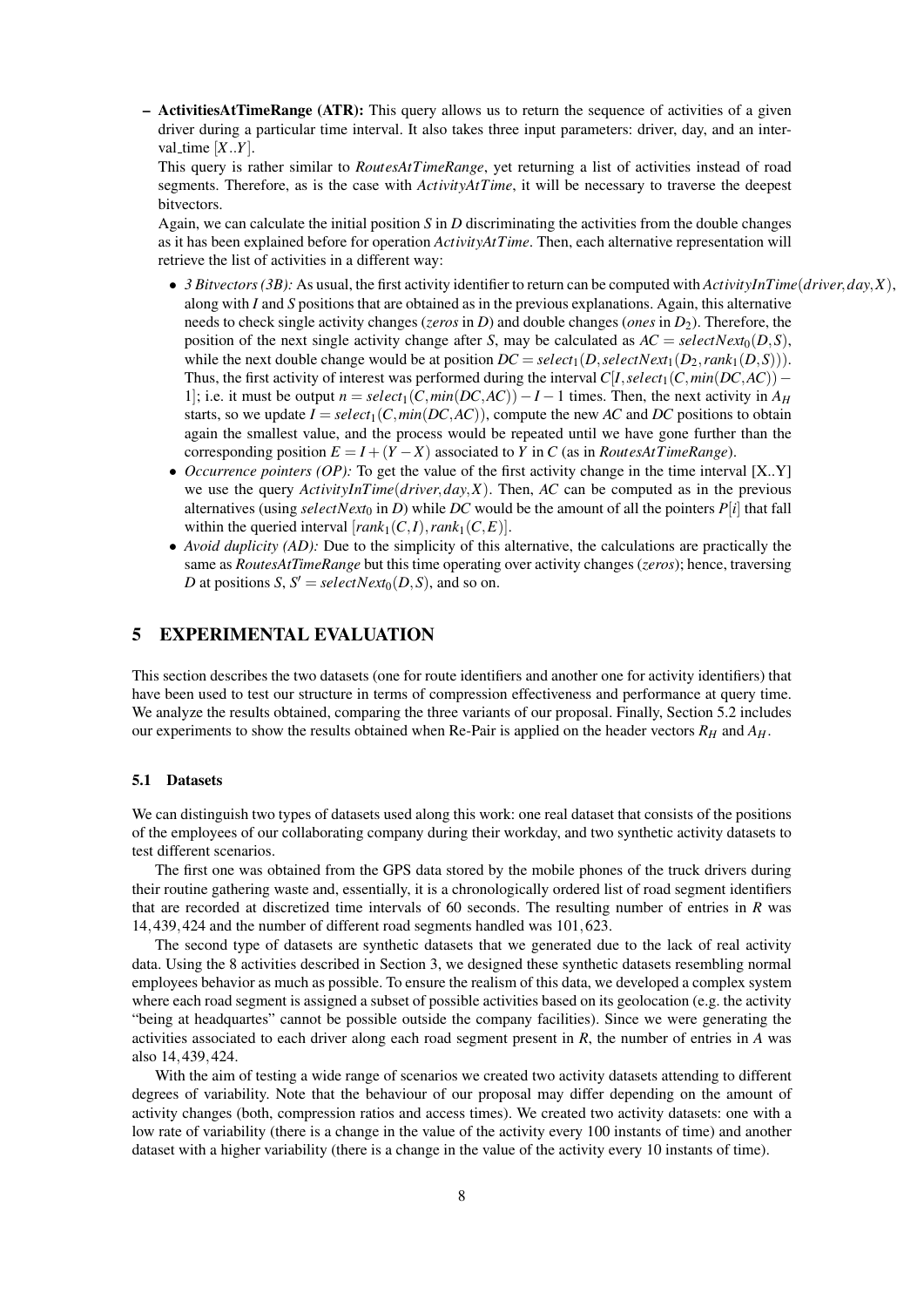#### 5.2 Experimental results

We have run experiments using the three variants of our proposal (3B, OP, and AD) to compare their compression effectiveness and performance to access the original information. Our experiments were run on an isolated computer using an Intel Xeon ES2470@2.30GHz processor (20 MB of cache) and 64 GB of RAM. It runs Debian 10.8 (buster) with kernel 5.4.0 (64 bits). The compiler used was g++ version 7.4.0, with  $C++17$  option (-std=c++17).

As a baseline for our comparison we have implemented the naive solution depicted in Figure 2. This simple approach uses just two symbol sequences (road segment identifiers and activity identifiers). To make this proposal more competitive in terms of space needs, we have chosen an efficient bit-compaction representation for these sequences, in which all identifiers are stored using the minimum number of bits *b* needed to represent the maximum value of the vector *u* (i.e.  $b = \lceil \log_2 u \rceil$  bits). Our bit-wise compacted vectors for *A* and *R* were implemented using the SDSL library [8]. Recall that since the number of different road segments is 101,623 we used only  $b = 17$  bits per road segment identifier. Similarly, since we had only 8 different activities, 3 bits per activity identifier were used. Consequently, the overall size of the baseline representation of the sequence *R* was 30.7 MiB, while for sequence *A* we used 1.8 MiB, totalizing 32.5 MiB.

The same bit-wise compaction strategy was also applied to our proposal, where both header vectors, *R<sup>H</sup>* and *AH*, were stored using bit-wise SDSL vectors.

Compression results As stated before, synthetic activity datasets were used to test our proposal under different scenarios with two different degrees of repetitiveness (higher or lower amount of consecutive repeated values).

| ЗB                                                | OP | AD |
|---------------------------------------------------|----|----|
| $\left  26.69 \right  32.24 \left  26.40 \right $ |    |    |

**Table 1.** Compression ratios as  $\%$  of the baseline representation using the activity dataset with a low repetitiveness (one change every 10 activities).

Table 1 shows how the space needs<sup>1</sup> of our three alternative representations using an activity dataset with low repetitiveness (activities change once every 10 activities). As we can see, the best compression results are obtained by the *AD* solution (26.40%), followed closely by 3*B* (26.69%). On the other hand, the pointer vector of *OP* negatively affects its space footprint (32.24%).

Table 2 depicts the compression ratios for our proposals but this time using an activity dataset with high repetitiveness ratio (activities change once every 100 activities). *AD* is still the most compact approach, but now results are much more similar because, with that low rate of activity changes, it is less likely a double shift to occur, i.e. third level vectors  $(D_2 \text{ in } 3B \text{ and } P \text{ in } OP)$  contain little data.

|  | .71 11.71 11.48 |
|--|-----------------|

Table 2. Compression ratios as % of the baseline representation using the activity dataset with a high repetitiveness (one change every 100 activities).

Comparing the results in Tables 1 and 2, we can see that the behaviour of our proposal is far better when applied to a repetitive scenario. This is mainly due to the fact that increasing the number of consecutive repeated values allows our proposal to reduce significantly the header vectors sizes. This also affects the bitvectors of our proposed variants since with a higher amount of consecutive repetitions the bitvectors *C* and *D* (see Figure 4) may become sparse bitvectors.

<sup>&</sup>lt;sup>1</sup> We show compression ratio as the percentage of the size of the compressed representation  $(c)$  with respect to the baseline representation (*s*) of the source data; i.e.  $100 \times c/s$ .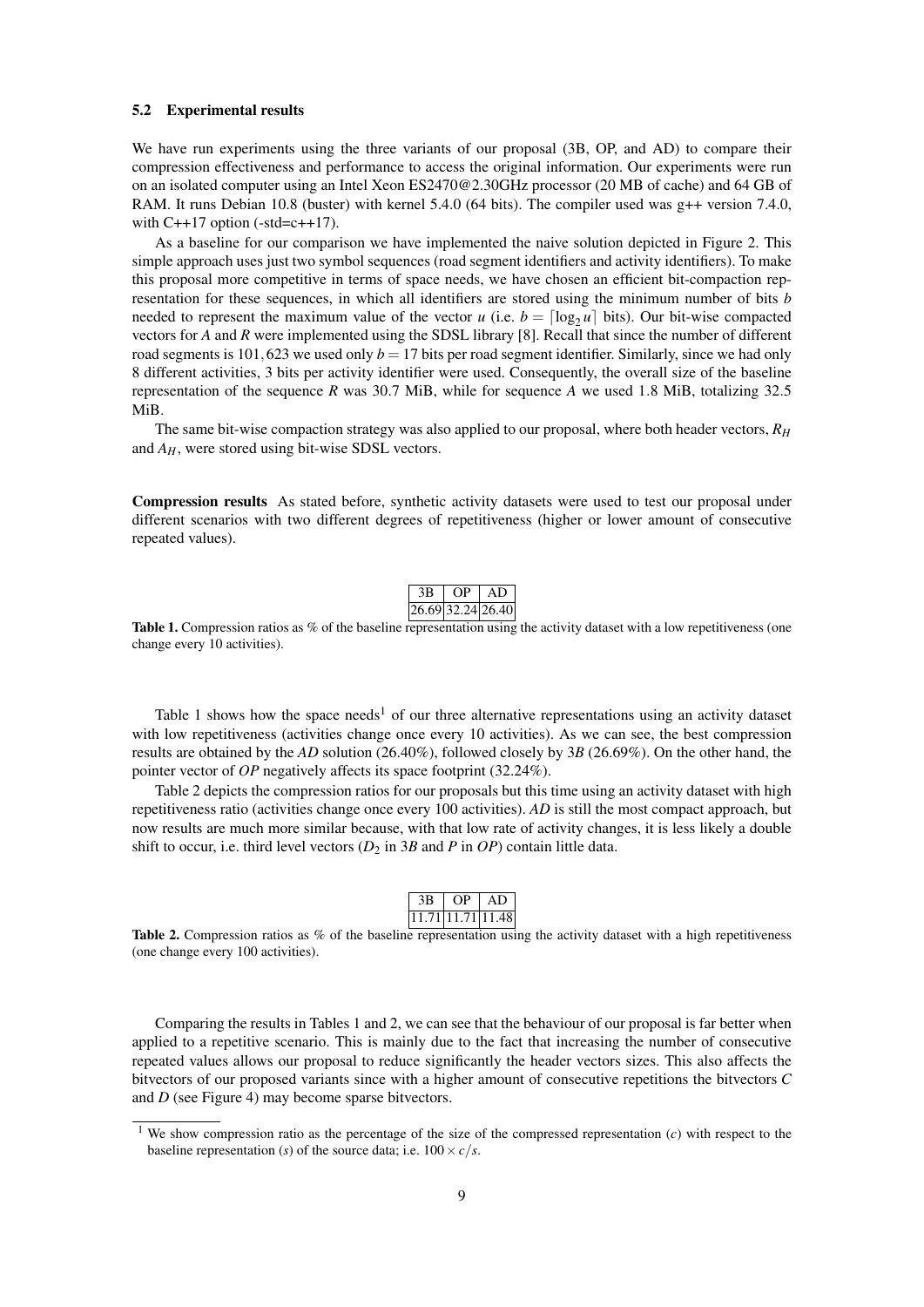Access time results With the aim of analyzing access time to our proposed structures we have tested the queries described in Section 4. We compared the querying time obtained by the baseline representation with that of our three proposed alternatives. Again, all experiments were carried out using a real route dataset and two synthetic activity datasets.

Regarding route queries (RT and RTR), the first consideration we should note is that our three alternatives use roughly the same amount of time for both queries as all three solutions share the same underlying computation, that is, there is no need in any proposed alternative to reach the deepest vectors.

|                                                          |     | Baseline 3B   OP   AD |                 |  |
|----------------------------------------------------------|-----|-----------------------|-----------------|--|
|                                                          | RTR | 90.0 100 100 100      |                 |  |
|                                                          | RT. | 0.50 10               | 10 <sup>1</sup> |  |
| <b>Table 3.</b> Access times (ns) for route information. |     |                       |                 |  |

Table 3 depicts how our solutions are not far from the baseline when accessing the road segments traversed by a driver during a (random) complete day that involves 600 minutes (*RT R*). However, we are not so competitive when we perform an access (*RT*) to retrieve the road segment identifier corresponding to a unique (random) time instant. In the latter, the baseline is capable of accessing any position of any vector in constant time, while our proposal needs to map the queried position in the header vector through the different bitvectors.

Concerning activities, query times corresponding to operations *AT* and *AT R* become worse because our proposal needs to roam deeper in our bitvector hierarchy. However, it is important to keep in mind that our structure may use up to 88% less space than the original representation. Tables 4 and 5 include the results obtained for our two synthetic activity datasets.

|            | $\vert$ Baseline $\vert$ 3B $\vert$ OP $\vert$ AD $\vert$ |  |     |
|------------|-----------------------------------------------------------|--|-----|
| <b>ATR</b> | 90.00 200 210 180                                         |  |     |
| ΑT         | $0.70$   98 165                                           |  | 901 |

Table 4. Access times (ns) to the activity dataset with a low repetitiveness (one change every 10 activities).

A lower degree of repetitiveness (i.e. having a large amount of activity changes) affects directly the amount of information stored in our proposal as header vectors increase proportionally and, consequently, the amount of *ones* stored in our bitvectors grows accordingly. This largely worsens *AT R* access times as the efficiency in our proposed bitvectors depend on the ability to jump between consecutive *ones*, skipping a huge amount of 0's.

|            | $\vert$ Baseline $\vert$ 3B $\vert$ OP $\vert$ AD $\vert$ |  |                   |
|------------|-----------------------------------------------------------|--|-------------------|
| <b>ATR</b> | 90.00 120 140 110                                         |  |                   |
| AТ         | $0.70$   30  50                                           |  | -13 <sup>-1</sup> |

Table 5. Access times (ns) to the activity dataset with a high repetitiveness (one change every 100 activities).

Nonetheless, Table 5 shows that query times for *AT R* become more competitive when a highly repetitive dataset is used, although we are still clearly slower than the baseline representation at *AT* access queries.

Regarding the three different alternatives of our proposal, *AD* is still the fastest variant as it has one less level to traverse during the query.

Applying Re-Pair We applied Re-Pair over *R<sup>H</sup>* and *A<sup>H</sup>* sequences in our proposals as a way to exploit the expected underlying repetitiveness within them. We can see below that we obtained an improved compression ratio. However, access times largely worsened due to the need of performing a Re-Pair decompression process from the beginning of the sequence to recover the original data.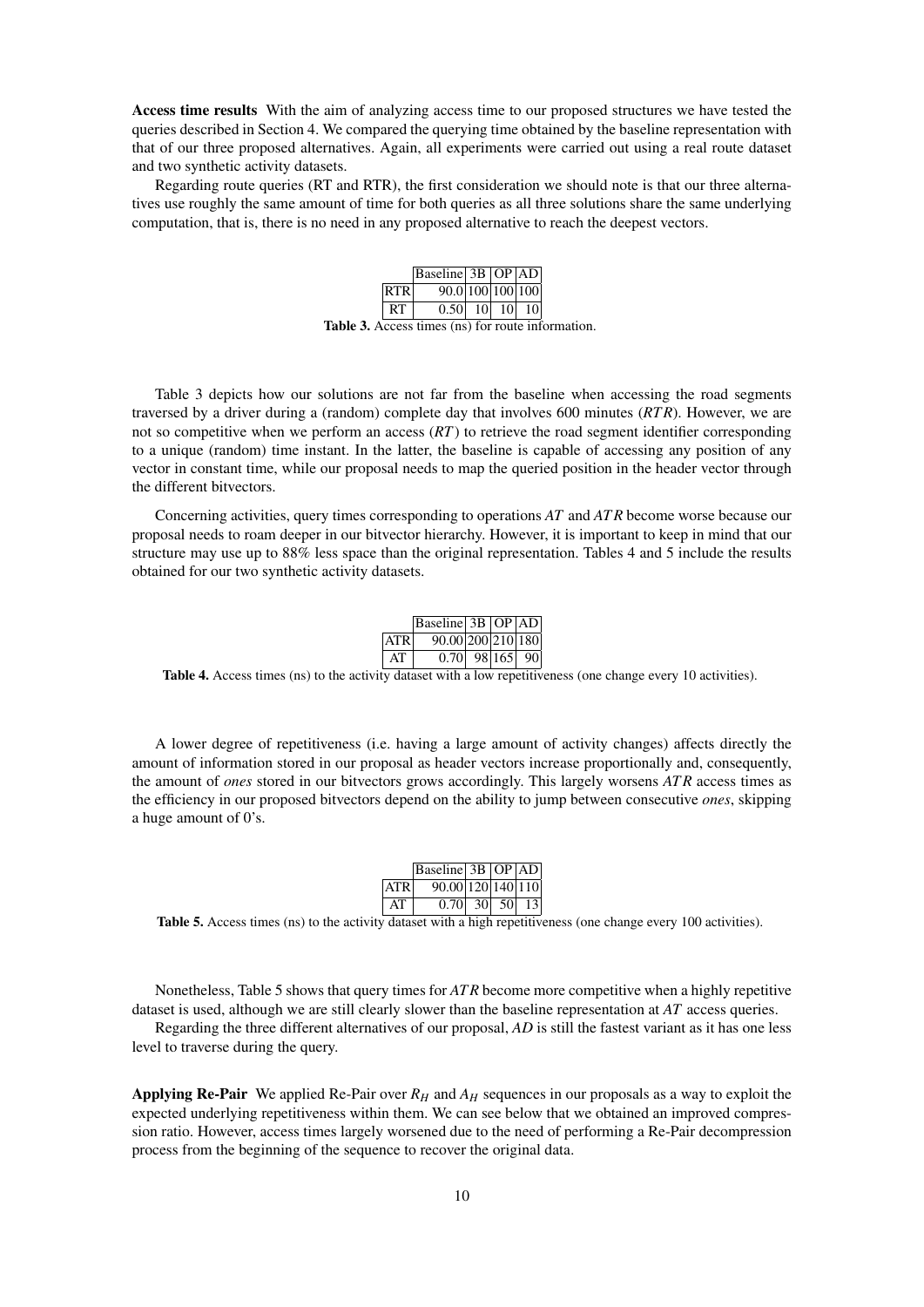|  | 8.55 116.67 97.78 |  |
|--|-------------------|--|

Table 6. Compression ratios (in %) using Re-Pair on the activity dataset with a low repetitiveness ratio (one change every 10 activities).

In practice, to provide pseudo-random access to the compressed data we enriched our Re-Pair implementation with a list of pointers referencing the beginning of each day. This provided synchronization points at the beginning of each day and consequently sped up the partial decompression of our sequences  $R_H$  and  $A_H$  as a full decompression was no longer necessary.

| 3B. | OP. | AD                |  |
|-----|-----|-------------------|--|
|     |     | 88.68 86.79 86.79 |  |

**Table 7.** Compression ratios (in  $\%$ ) using Re-Pair on the activity dataset with a high repetitiveness (one change every 100 activities).

Tables 6 and 7 present the compression ratios after applying Re-Pair in our solutions. For the sake of a fair comparison, all the results presented in this section have been measured against a compressed baseline using the same enriched Re-Pair algorithm. Note that, while the previous baseline required 30.7 MiB, our new baseline compressed with Re-Pair required 13.8 MiB in the lesser repetitive scenario and 5.3 MiB in the higher repetitive one. Therefore, Re-Pair was surprisingly successful in the non-repetitive scenario, where we could decrease the space requirements of the regular uncompressed baseline to around 44.9% of its size. In the most repetitive scenario, using Re-Pair led to even better results, reducing the space needs to around 17.2% of the original size.

Firstly, Table 6 details the Re-Pair compression results obtained for the lesser repetitive activity dataset. We can see that the results obtained by our proposals hardly improve the values of the baseline representation, and indeed, in the variant *OP*, space requirements are worsen than those of the baseline. Secondly, Table 7 describes a slightly better scenario regarding the high repetitiveness dataset as all our alternative representations overcome the results of the baseline.

|                                                                      |           | $\vert$ Baseline $\vert$ 3B $\vert$ OP $\vert$ AD |  |  |
|----------------------------------------------------------------------|-----------|---------------------------------------------------|--|--|
|                                                                      | RTR I     | 3090 3100 3100 3100                               |  |  |
|                                                                      | <b>RT</b> | 3001 3010 3010 3010                               |  |  |
| <b>Table 8.</b> Access times (ns) to the route dataset with Re-Pair. |           |                                                   |  |  |

The cost of reducing the space requirements is paid at query time because, as indicated above, partial decompression is required. Access time typically worsens by a constant factor *F* of roughly around 3000 nanoseconds (see Tables 8, 9, and 10) corresponding to the decompression of either 600 road segments identifiers (RTR) or 600 activity values (ATR). Note that, for RT and AT, we are also paying that extra decompression cost because, in our current implementation, we are decompressing all the 600 values corresponding to a day, even though we are just retrieving one of those values. This is clearly and un-optimized operation that we will improve shortly by partially decompressing up to the queried time instant of the day.

Again, apart from the extra decompression cost, the results obtained by our variants are similar to those in the previous sections where Re-Pair was not used.

To sum up, we can see that, as expected, using Re-Pair brings a space/time trade-off. We save space, yet our solution becomes clearly slower at query time.

# 6 CONCLUSIONS AND FUTURE WORK

We have presented a novel representation of enriched trajectories as part of a real mobile workforce management system. Our proposal includes three variants, where each of them employs a different bitvector-based solution in order to achieve a good trade-off between spatial footprint and query times.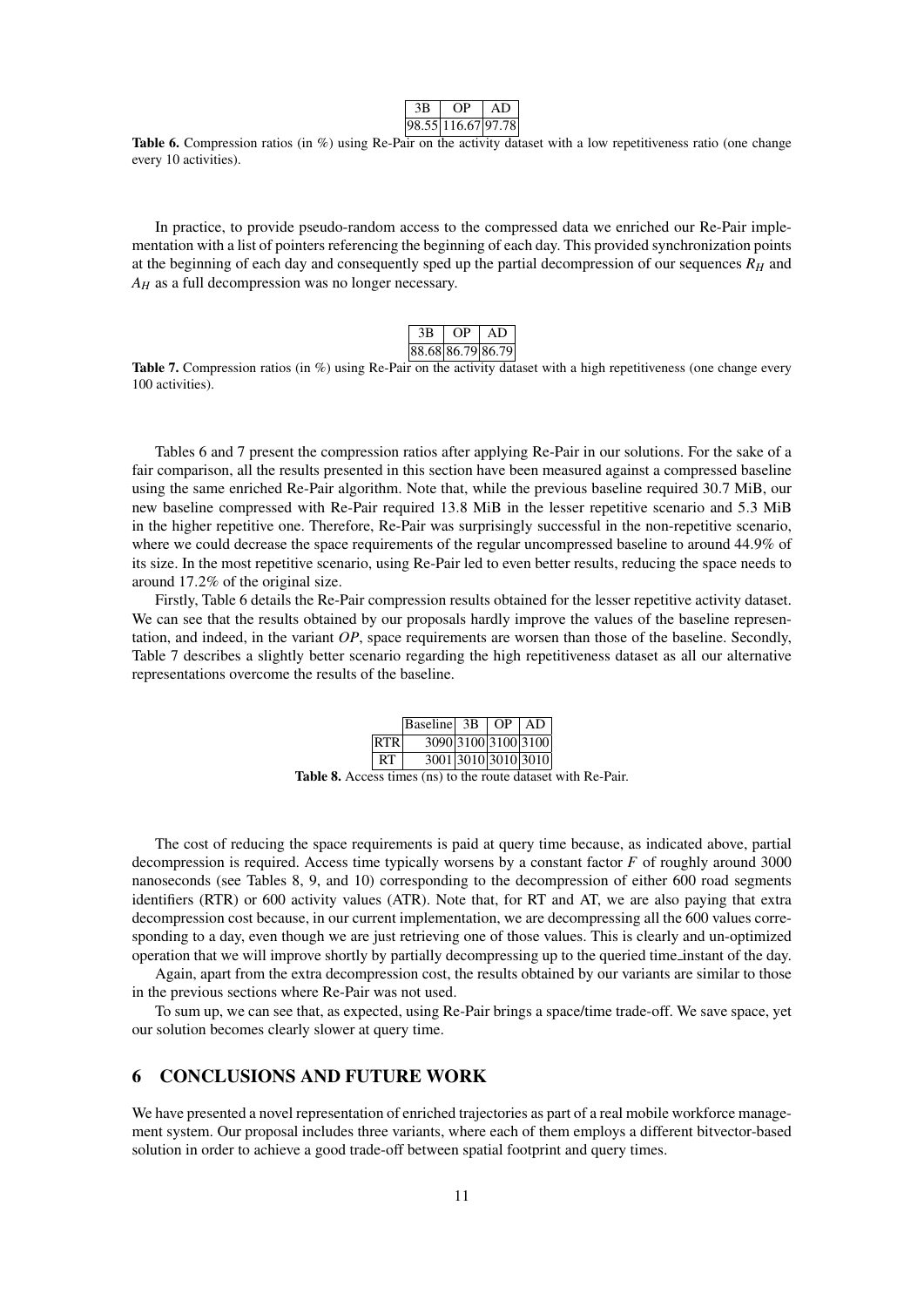|       | $\vert$ Baseline $\vert$ 3B $\vert$ OP $\vert$ AD |  |                     |
|-------|---------------------------------------------------|--|---------------------|
| ATR I |                                                   |  | 3090 3200 3210 3180 |
| AT.   |                                                   |  | 3001 3110 3165 3090 |

Table 9. Access times (ns) to the activity dataset with a low repetitiveness ratio (one change every 10 activities) with Re-Pair.

|      | $\vert$ Baseline $\vert$ 3B $\vert$ OP $\vert$ AD |  |                     |
|------|---------------------------------------------------|--|---------------------|
| ATRI |                                                   |  | 3090 3120 3140 3110 |
| AT   |                                                   |  | 3001 3040 3060 3025 |

Table 10. Access times (ns) to the activity dataset with a high repetitiveness (one change every 100 activities) with Re-Pair.

Our proposal has been tested against real and synthetic datasets, using different distributions in the latter in order to study the behaviour of our proposal in diverse scenarios. Experiments have shown how our new representation is able to store large amounts of information using around a 88% less space than our baseline technique while obtaining competitive access times.

In addition, we have analyzed the use of a well-known compression technique, known as Re-Pair, to boost the already good compression ratios achieved. Our experiments showed Re-Pair was able to reduce the size of our proposal even further, at the cost of slower access times.

As future work, our main aim would be to create another compression representation that could allow reduce even further the space requirements while retaining good performance at query time. Apart from that, we are also working on endowing our proposal with dynamic capabilities, i.e. enabling the information stored in it to grow over time.

# ACKNOWLEDGEMENTS

Partially funded by the CITIC research center funded by Xunta/FEDER-UE 2014-2020 Program, grant ED431G 2019/01. MICIU (PGE/ERDF) [Datos 4.0: TIN2016-78011-C4-1-R; STEPS: RTC-2017-5908- 7; BIZDEVOPS: RTI2018-098309-B-C32]. IGAPE/Xunta (FEDER-UE) 2014-2020 [IG240.2020.1.185]. Xunta/GAIN (ERDF) [GEMA: IN852A 2018/14] and by FPI Program [BES-2017-081390].

### References

- 1. Alvares, L.O., Bogorny, V., Kuijpers, B., de Macedo, J.A.F., Moelans, B., Vaisman, A.A.: A model for enrich- ˆ ing trajectories with semantic geographical information. In: Proceedings of the ACM International Symposium on Geographic Information Systems, ACM-GIS 2007. p. 22 (2007). https://doi.org/10.1145/1341012.1341041, https://doi.org/10.1145/1341012.1341041
- 2. Brisaboa, N.R., de Bernardo, G., Navarro, G., Rodeiro, T.V., Seco, D.: Compact representations of event sequences. In: Proceedings of the Data Compressioni Conference, DCC18. pp. 237–246 (2018). https://doi.org/10.1109/DCC.2018.00032, https://doi.org/10.1109/DCC.2018.00032
- 3. Brisaboa, N.R., Gómez-Brandón, A., Navarro, G., Paramá, J.R.: Gract: A grammar-based compressed index for trajectory data. Information Sciences 483, 106–135 (2019), https://doi.org/10.1016/j.ins.2019.01.035
- 4. Brisaboa, N.R., Fariña, A., Navarro, G., Rodeiro, T.V.: Semantrix: A compressed semantic matrix. In: Proceedings of the Data Compression Conference, DCC 2020. pp. 113–122 (2020). https://doi.org/10.1109/DCC47342.2020.00019, https://doi.org/10.1109/DCC47342.2020.00019
- 5. Crawford, V.G., Kuhnle, A., Boucher, C., Chikhi, R., Gagie, T.: Practical dynamic de bruijn graphs. Bioinformatics 34(24), 4189–4195 (2018), https://doi.org/10.1093/bioinformatics/bty500
- 6. Fujishige, Y., Nakashima, Y., Inenaga, S., Bannai, H., Takeda, M.: An improved data structure for left-right maximal generic words problem. In: Proceedings of International Symposium on Algorithms and Computation, ISAAC 2019. vol. 149, pp. 40:1–40:12 (2019), https://doi.org/10.4230/LIPIcs.ISAAC.2019.40
- 7. Gao, C., Zhao, Y., Wu, R., Yang, Q., Shao, J.: Semantic trajectory compression via multiresolution synchronization-based clustering. Knowledge-Based Systems 174, 177–193 (2019). https://doi.org/10.1016/j.knosys.2019.03.006, https://doi.org/10.1016/j.knosys.2019.03.006
- 8. Gog, S., Beller, T., Moffat, A., Petri, M.: From theory to practice: Plug and play with succinct data structures. In: Proceedings of International Symposium on Experimental Algorithms, SEA 2014. pp. 326–337. Springer International Publishing (2014)